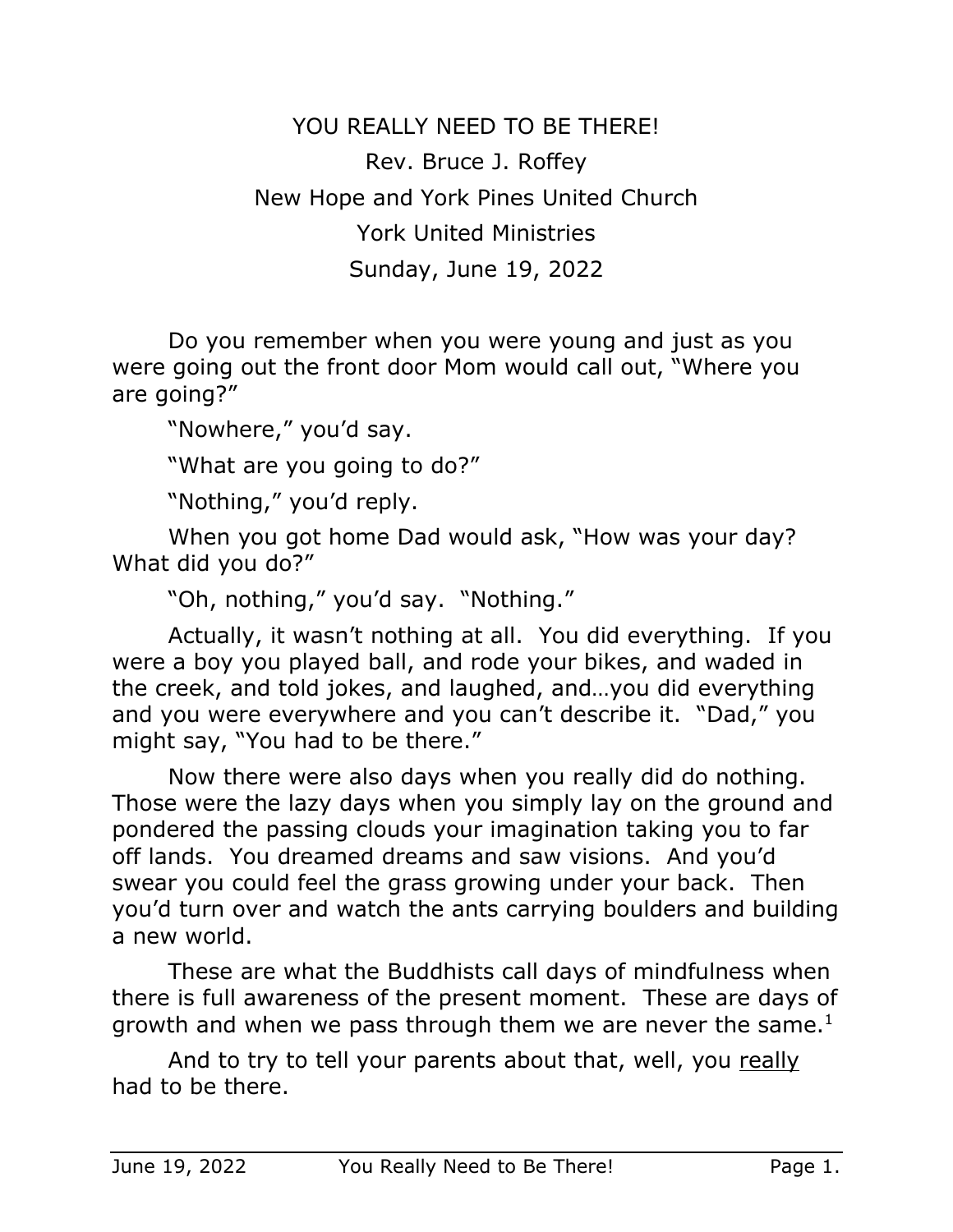When you go home today, if someone asks you what your day was like, what will you say? I'm sure you won't say that you went nowhere and did nothing. You went to church, perhaps for the first time in a long time, and you did a lot while you were there. You sang and listened to music. You prayed and listened to prayers. You were silent listening to words spoken by someone else and words spoken by God directly to your heart. You did a lot today and you might be tempted to say you did nothing simply because "You had to be there." You have to experience it to understand. Talking about it just doesn't do justice to the moment.

Some Sundays other things happen. We break bread and pour wine, and what seems like nothing, so simple becomes a sacrament in which we share communion in the body and blood of Christ.

Other Sundays, water is poured, and the sign of the cross is made on the foreheads of children. We smile as the children are carried into the congregation as a sign of initiation into the family of Christ. Sometimes we applaud. It seems so simple, like nothing, but the action becomes a sacrament.

But something else happens at baptism. Have you ever noticed it? It isn't at all obvious. Indeed, sometimes I think that the things we do get in the way. Seeds are planted. Seeds, our children, are planted in the soil of God's love to be watered by God's Spirit. And we as congregation and parents make a covenant with God to be their gardeners, to tend to these children, to nurture them, to encourage them, to teach them, to be examples for them spiritually, not just in the usual ways that parents do, but in the special and particular way of faith. And we entrust them to God, for after all is said and done what happens, how they will grow spiritually and become part of God's people working for the coming of God's reign, is up to God.

Jesus told the people a parable, which for today I would like to tell like this, "The kingdom of God is as if parents should scatter the seeds of their children upon holy ground, and should sleep and rise night and day, and the seed should sprout and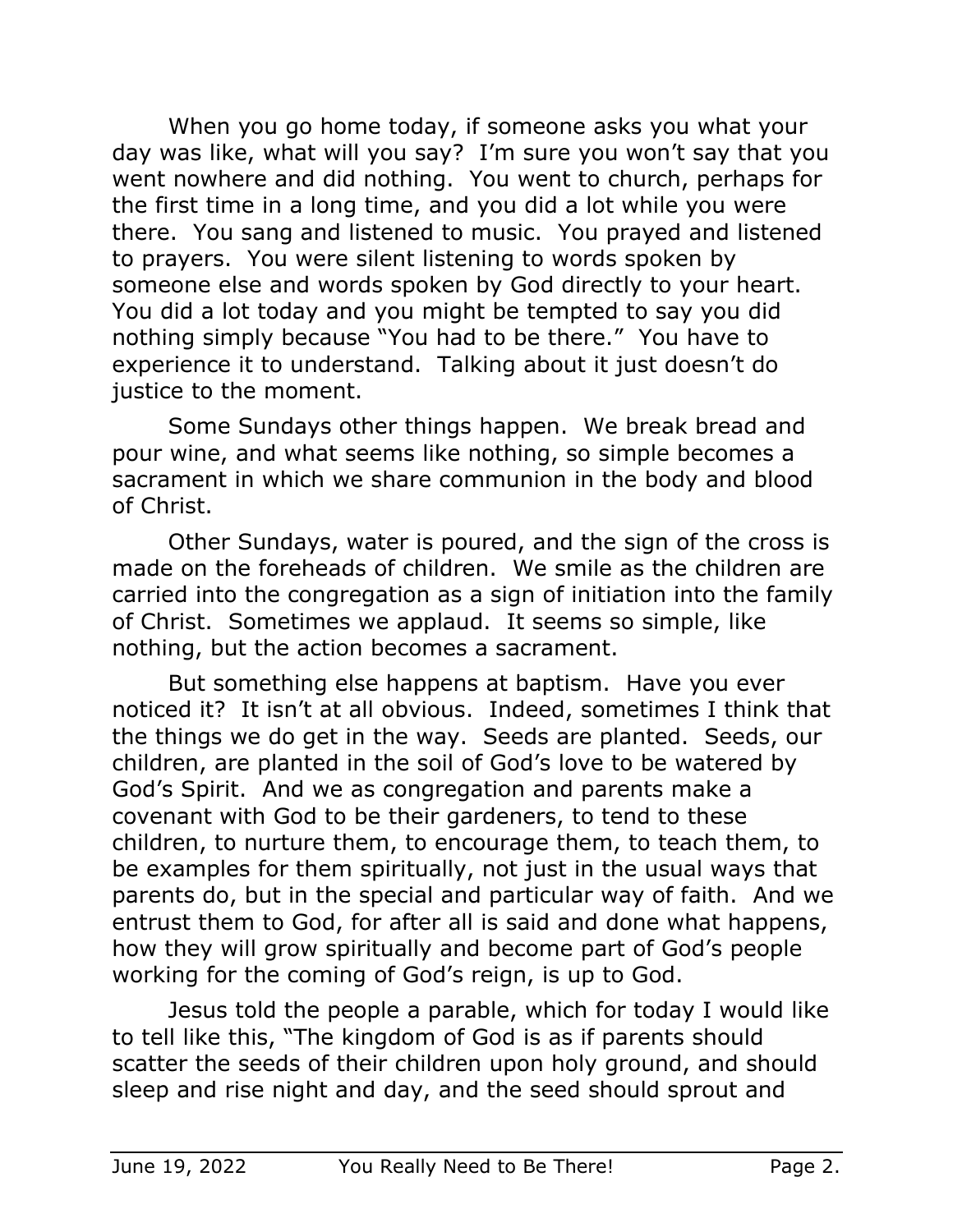grow, they know not how. Growth happens without recognizable cause, worked by God2, first the child, then the youth, then the adult. And then it is harvest."<sup>3</sup>

Isn't that what it's like to be a parent? Most of us have older children now. Time flies so quickly. Children grow so fast that before we know it they are gone. And how it happened remains somewhat of a mystery. Seemingly, despite our multitude of mistakes, they grow and mature and we are proud as if we had something to do with it.

We did. We were God's partners. What happened was not only our doing, or even mainly our doing, but we had a part. Our work, our shared lives with our children, was our ministry, is our ministry, as parents, as mothers and fathers, as moms and dads, as people of the church.

I once heard a brief snippet of an interview on radio with an author who had toured Canada looking for the birthplaces, the homes, of Canada's great authors and artists where they were brought up. And you know, those places were ordinary. Out of ordinary places came extraordinary people. These homes, he said, were like the farmhouses your great aunt and uncle had that you visited as a child. Or places some of you have now for your grandchildren to visit. Ordinary places but special in some unobvious way.

All our homes are ordinary, but with God within them and with us parents as God's gardeners, they can be extraordinary, places where children are encouraged and nurtured, places where they can grow in wisdom and understanding, in faith and in reverence for God.

On this Father's Day, I remember my father. Although he died just over 52 years ago, I still remember him fondly. I have received many gifts from him, but the greatest of these was the example of his faith. My father could not, of course, give me faith. Nor could my mother. Each child must develop our own faith. It comes as a gift from God. But my father gave me the example of his own. By his practice, he taught me the importance of prayer and devotions with Scripture before he left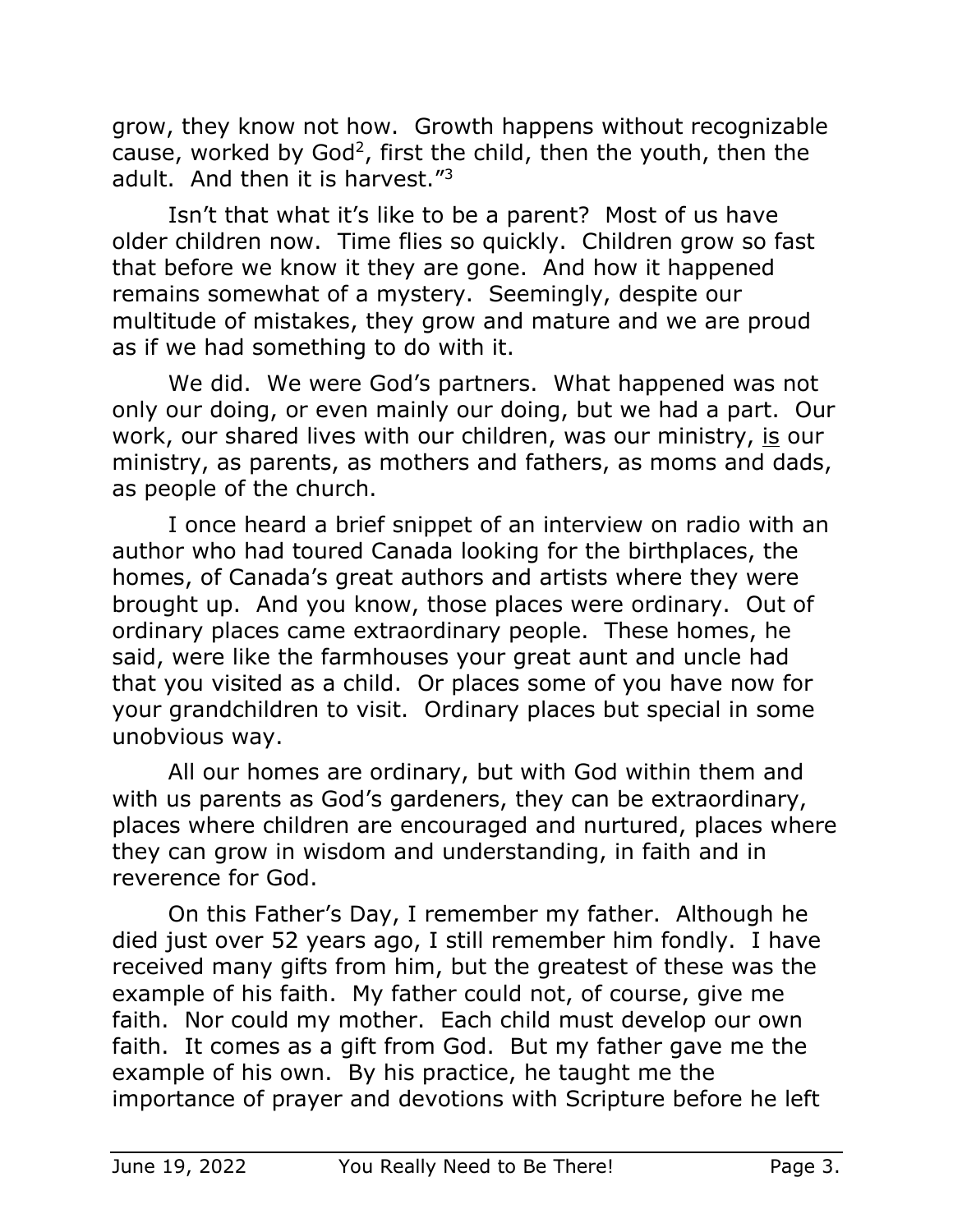for work, the importance of regular attendance as a whole family at worship, the importance of stewardship, the importance of being part of the church's leadership, the importance of service to others, the importance of compassionate visiting as an Elder. Those actions within our home taught me more than any words could do, and they led me to seek my own way and eventually to come to my own faith and commitment.

For a man, being a father, being there for your children is tremendously important. It is a ministry.

Years ago, when Deanna was young I attended a conference at York University on the topic "Fatherhood in crisis: defining dad's role for the new millennium."4 The statistics were startling. The time fathers are spending with their children is diminishing all the time. Seventy-five percent of American fathers spend less that one hour a day with their children. I don't suppose in Canada it's any different.

As a father of a daughter, I was startled to learn that the most important indicator of divorce and early pregnancy for girls is not race, not income level, but the lack of fatherhood. Girls who never felt the love and acceptance of their fathers seek that love and acceptance from others in unacceptable ways. A girl who feels loved by her father develops a sense that she is worth being loved.

With boys, a well-fathered boy learns by watching his dad that you can be a strong man and still care for others. Male energy and aggression need not result in violence and combativeness but can be harnessed for good intentions.

A strong relationship with a father, added to the caring relationship with a mother, leads to the development of compassionate young men and confident young women. The message is quite clear, Dads, we need to be there for our children, to really be there.

Personally, I find that being a father, being a husband, just being a man, in this changing world is not easy.<sup>5</sup> When I say that I know many men, and probably women, haven't got a clue why I